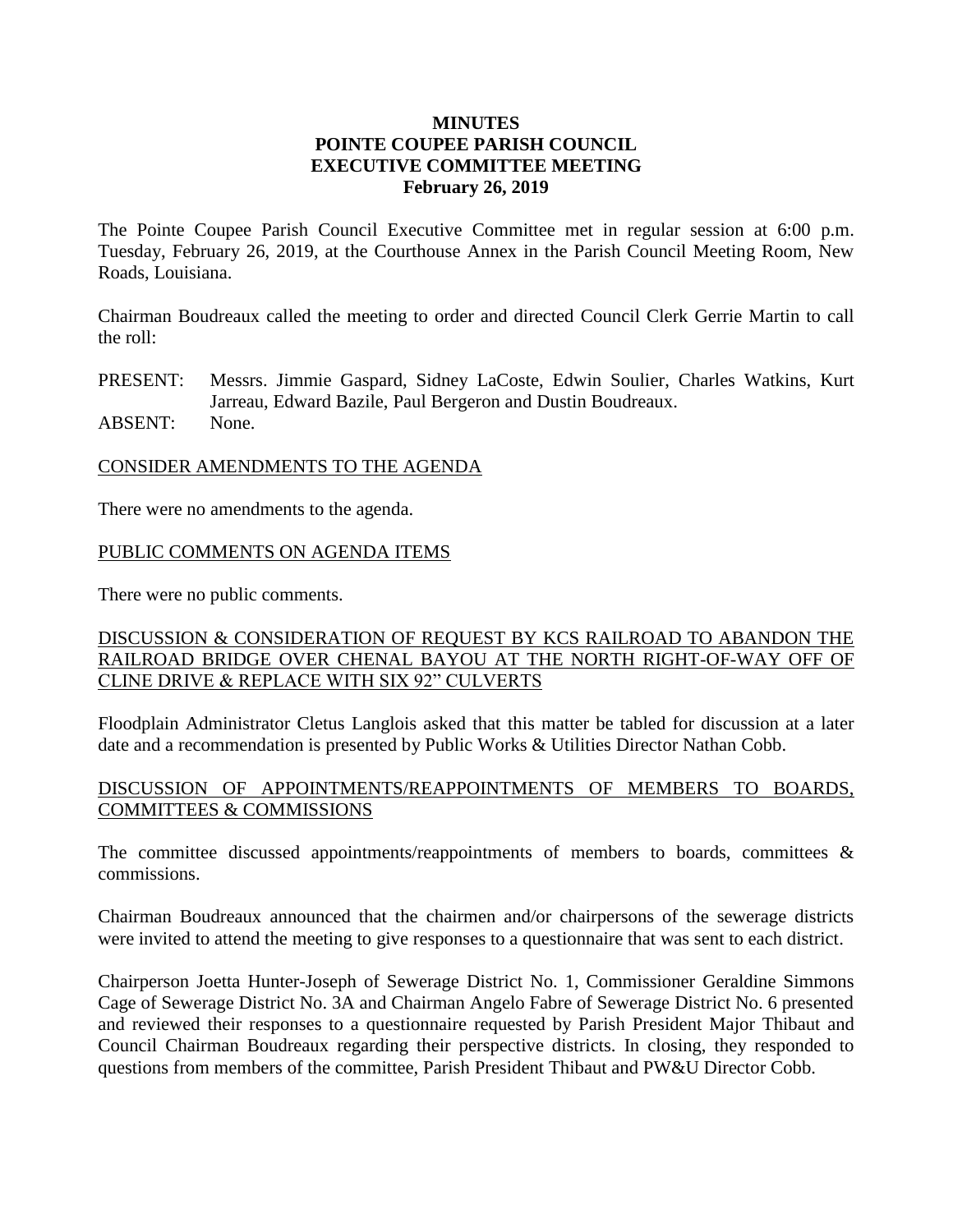February 26, 2019  $\sim$  2

The chairperson of Sewerage District No. 4 was unable to attend the meeting and her response to the questionnaire was submitted and will be emailed to the committee.

PW&U Director Cobb reported on his inspection of the sewer system that resulted in the treatment facility not working properly and other repairs needed to the system in Sewerage District No. 3A (Delta Place Subdivision).

PW&U Director Cobb reported on a letter received from DHH and EPA stating the sewer treatment plant has been in noncompliance and not working properly since 2015 in Sewerage District No. 6 (Mandela Drive). He reported on a meeting and inspection of the site and the repairs needed to bring the system back into compliance.

Parish President Thibaut reported on continuing with further assessments and rate studies of the sewer districts in the parish.

It was reported that there were no active members and officers on the boards for Batchelor High School Subdivision and Legonier Sewerage Districts. A response and research by the office staff to their questionnaires were submitted. It was reported that invoices for maintenance and repairs to these systems are paid by the parish.

Chairman Boudreaux reported on further review with administration and Assistant District Attorney John Wayne Jewell of the assessments and results of the questionnaires to determine the feasibility of consolidating the sewerage districts.

Parish President Thibaut recommended the committee perform the same assessments and submit questionnaires to the remaining boards, committees and commissions, prior to the Parish Council reappointing/appointing members.

# DISCUSSION OF EXPENSE AND VEHICLE POLICY FOR THE PARISH PRESIDENT

The committee discussed establishing a reasonable expense and a vehicle policy for Parish President Thibaut, as per requirements in the Parish Charter.

Parish President Thibaut commented on his preference of receiving a reasonable expense or allowance per the IRS guidelines versus having a vehicle.

After discussion, the committee agreed to table action on this matter until a response is received from other parishes and the Police Jury Association regarding their expense allowance and vehicle policies.

# UPDATE FROM DEPARTMENTS:

A. Administration: